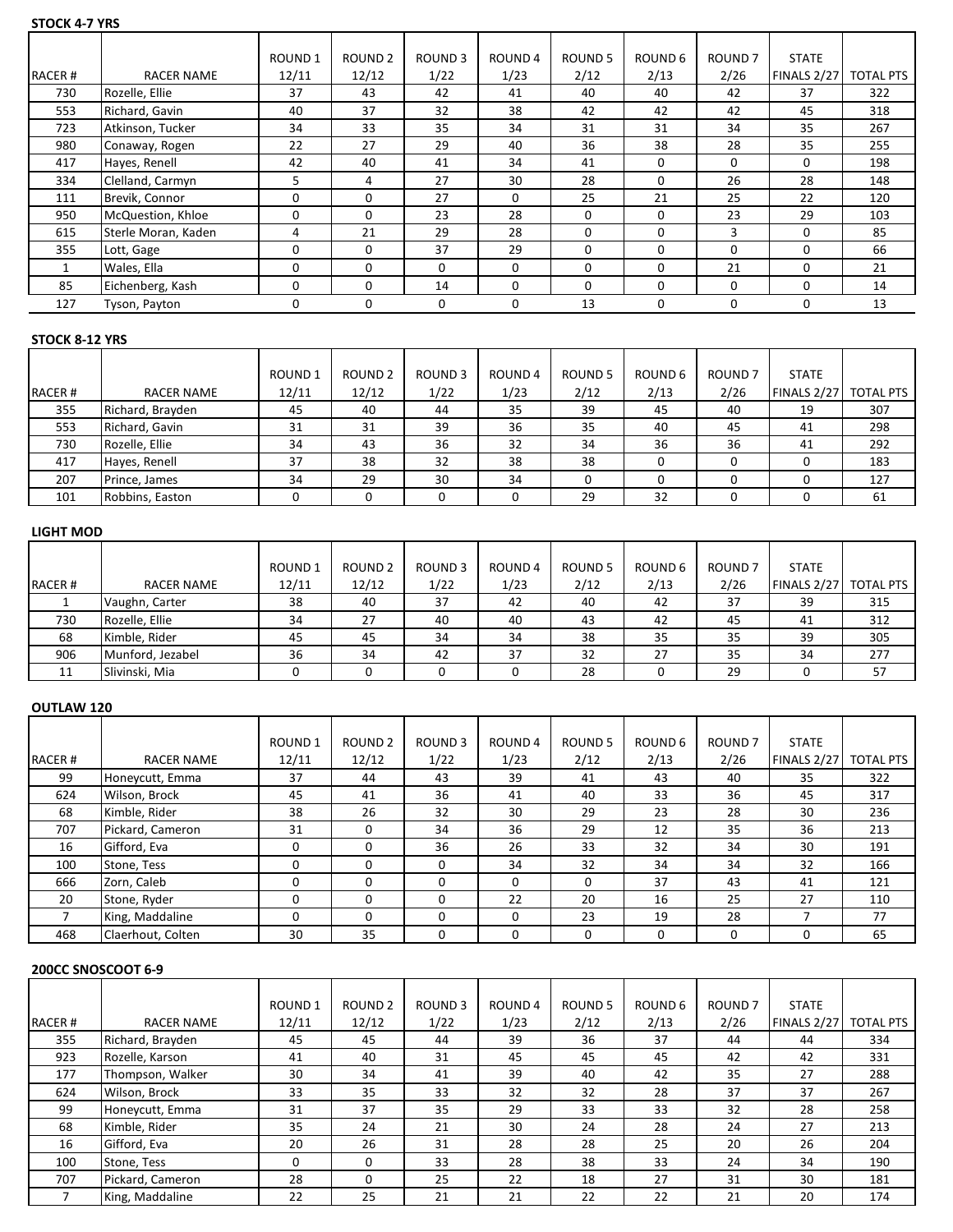| 797 | Vaughn, Carter      | 26 |    | 25 | 28 | 25 | 26 | 11 |    | 141      |
|-----|---------------------|----|----|----|----|----|----|----|----|----------|
| 20  | Stone, Ryder        |    |    | 20 |    |    |    | 19 | 21 | 60       |
| 468 | Claerhout, Colten   | 27 | 30 |    |    |    |    |    |    |          |
| 702 | Sterle-Moran, Kaden |    |    |    |    |    |    |    | 28 | າດ<br>20 |
| 033 | Rhine, Paisley      | 27 |    |    |    |    |    |    |    | ، ـ      |
| 101 | Wales, Vincent      |    |    |    |    |    |    | 23 |    | دے       |
|     |                     |    |    |    |    |    |    |    |    |          |

# **200CC SNOSCOOT 10-13**

|        |                   | ROUND 1 | ROUND <sub>2</sub> | ROUND <sub>3</sub> | ROUND 4 | ROUND 5 | ROUND 6 | ROUND <sub>7</sub> | <b>STATE</b> |                  |
|--------|-------------------|---------|--------------------|--------------------|---------|---------|---------|--------------------|--------------|------------------|
| RACER# | <b>RACER NAME</b> | 12/11   | 12/12              | 1/22               | 1/23    | 2/12    | 2/13    | 2/26               | FINALS 2/27  | <b>TOTAL PTS</b> |
| 923    | Rozelle, Karson   | 44      | 41                 | 44                 | 45      | 45      | 35      | 45                 | 40           | 339              |
| 355    | Richard, Brayden  | 41      | 44                 | 40                 | 37      | 37      | 36      | 40                 | 45           | 320              |
| 177    | Thompson, Walker  | 0       | 0                  | 35                 | 36      | 35      | 43      | 35                 | 30           | 214              |
| 666    | Zorn, Caleb       | 0       |                    | 34                 | 32      | 36      | 32      | 33                 | 34           | 201              |
| 68     | Kimble, Rider     | 0       | C                  | 22                 | 29      | 23      | 25      | 32                 | 26           | 157              |
| 553    | Richard, Gavin    | 0       | $\Omega$           | 26                 | 27      | 26      | 26      | 33                 | 0            | 138              |
| 797    | Vaugn, Jace       | 0       |                    |                    |         | 26      | 31      | 26                 | 0            | 83               |
| 702    | Prince, James     | 0       | 0                  |                    |         |         |         |                    | 31           | 31               |

#### **TRANSITION 8-11**

|        |                   | ROUND 1 | <b>ROUND 2</b> | <b>ROUND3</b> | ROUND 4  | ROUND <sub>5</sub> | ROUND <sub>6</sub> | ROUND <sub>7</sub> | <b>STATE</b> |                  |
|--------|-------------------|---------|----------------|---------------|----------|--------------------|--------------------|--------------------|--------------|------------------|
| RACER# | <b>RACER NAME</b> | 12/11   | 12/12          | 1/22          | 1/23     | 2/12               | 2/13               | 2/26               | FINALS 2/27  | <b>TOTAL PTS</b> |
| 101    | Jacklitch, Porter | 39      | 40             | 36            | 39       | 38                 | 42                 | 42                 | 43           | 319              |
| 345    | Lucas, Charlie    | 39      | 34             | 38            | 39       | 33                 | 41                 | 43                 | 20           | 287              |
|        | Nowaczyk, Max     | 33      | 32             | 32            | 33       | 35                 | 34                 | 31                 | 20           | 250              |
| 923    | Rozelle, Karson   | 29      | 29             | 28            | 32       | 28                 | 38                 | 30                 | 31           | 245              |
| 8      | Munford, Dominic  | 19      | 43             |               | 34       | 33                 | 38                 | 28                 | 38           | 233              |
| 98     | Denton, Wyatt     | 34      | 32             | 30            | 16       | 26                 | 31                 | 27                 | 29           | 225              |
| 417    | Hayes, Ryder      | 45      | 42             | 42            | 45       | 41                 | $\Omega$           |                    | O            | 215              |
| 612    | Thompson, Mason   | 27      | 27             | 28            | $\Omega$ | 25                 | 28                 | 23                 | 23           | 181              |
| 863    | Meyer, Lincoln    | 0       | $\Omega$       | 45            |          | 44                 |                    |                    | 0            | 89               |

# **TRANSITION 10-13**

|               |                    | ROUND <sub>1</sub> | ROUND <sub>2</sub> | <b>ROUND3</b> | ROUND 4  | ROUND 5 | ROUND 6  | ROUND <sub>7</sub> | <b>STATE</b> |                  |
|---------------|--------------------|--------------------|--------------------|---------------|----------|---------|----------|--------------------|--------------|------------------|
| <b>RACER#</b> | <b>RACER NAME</b>  | 12/11              | 12/12              | 1/22          | 1/23     | 2/12    | 2/13     | 2/26               | FINALS 2/27  | <b>TOTAL PTS</b> |
| 427           | Horton, Sebastian  | 41                 | 40                 | 45            | 45       | 39      | 45       | 45                 | 45           | 345              |
| 345           | Lucas, Charlie     | 35                 | 35                 | 37            | 37       | 31      | 38       | 35                 | 40           | 288              |
| 101           | Jacklitch, Porter  | 31                 | 30                 | 31            | 33       | 32      | 38       | 35                 | 33           | 263              |
|               | Nowaczyk, Max      | 32                 | 29                 | 28            | 35       | 28      | 27       | 25                 | 24           | 228              |
| 98            | Denton, Watt       | 28                 | 28                 | 26            | 15       | 25      | 26       | 24                 | 23           | 195              |
| 417           | Hayes, Ryder       | 39                 | 40                 | 36            | 41       | 37      |          | 0                  | 0            | 193              |
| 686           | Zorn, Connor       | 0                  | <sup>0</sup>       | 29            | 24       | 27      | 32       | 36                 | 35           | 183              |
| 327           | Martinson, Brandon | 45                 | 45                 | 20            | $\Omega$ | 45      | $\Omega$ | 0                  | $\Omega$     | 155              |
| 8             | Munford, Dominic   | 8                  | 25                 |               | 29       | O       |          | 28                 | 28           | 118              |
| 863           | Meyer, Lincoln     | 0                  | 0                  | 39            | 0        | 39      |          | 0                  | 0            | 78               |

## **JR BOY 12-13**

|               |                    | <b>ROUND1</b> | ROUND <sub>2</sub> | <b>ROUND3</b> | ROUND 4 | ROUND <sub>5</sub> | ROUND 6 | <b>ROUND7</b> | <b>STATE</b> |                  |
|---------------|--------------------|---------------|--------------------|---------------|---------|--------------------|---------|---------------|--------------|------------------|
| <b>RACER#</b> | RACER NAME         | 12/11         | 12/12              | 1/22          | 1/23    | 2/12               | 2/13    | 2/26          | FINALS 2/27  | <b>TOTAL PTS</b> |
| 427           | Horton, Sebastian  | 40            | 43                 | 43            | 45      | 40                 | 45      | 41            | 45           | 342              |
| 616           | Nowaczyk, Rilee    | 36            | 38                 | 38            | 40      | 28                 | 40      | 32            | 39           | 291              |
| 686           | Zorn, Connor       |               |                    | 34            | 35      | 32                 | 32      | 33            | 32           | 198              |
| 539           | Sharp Brayden      | 32            | 34                 |               |         | 26                 | 32      | 35            | 32           | 191              |
|               | Munford, Dominic   |               |                    |               |         | 30                 | 32      | 34            | 33           | 137              |
| 327           | Martinson, Brandon | 45            | 20                 | 20            |         | 45                 |         |               |              | 130              |

#### **JR BOYS 14-15**

|               |                   | <b>ROUND1</b> | <b>ROUND 2</b> | <b>ROUND3</b> | ROUND <sub>4</sub> | <b>ROUND 5</b> | ROUND 6 | ROUND 7 | <b>STATE</b> |                  |
|---------------|-------------------|---------------|----------------|---------------|--------------------|----------------|---------|---------|--------------|------------------|
| <b>RACER#</b> | <b>RACER NAME</b> | 12/11         | 12/12          | 1/22          | 1/23               | 2/12           | 2/13    | 2/26    | FINALS 2/27  | <b>TOTAL PTS</b> |
| 70            | Helsel, Kaden     | 43            | 40             | -41           | 44                 | 42             | 45      | 45      | 45           | 345              |
| 620           | Dunn, Kasen       | 37            | 36             | 33            | 41                 | 36             | 40      | 40      | 40           | 303              |
| 333           | Boon, Ethan       | 35            | 30             | 30            | 35                 | 25             | 29      | 33      | 33           | 250              |
| 897           | Sharp, Gavin      | 28            | 25             | 29            | 29                 | 25             | 27      | 29      | 27           | 219              |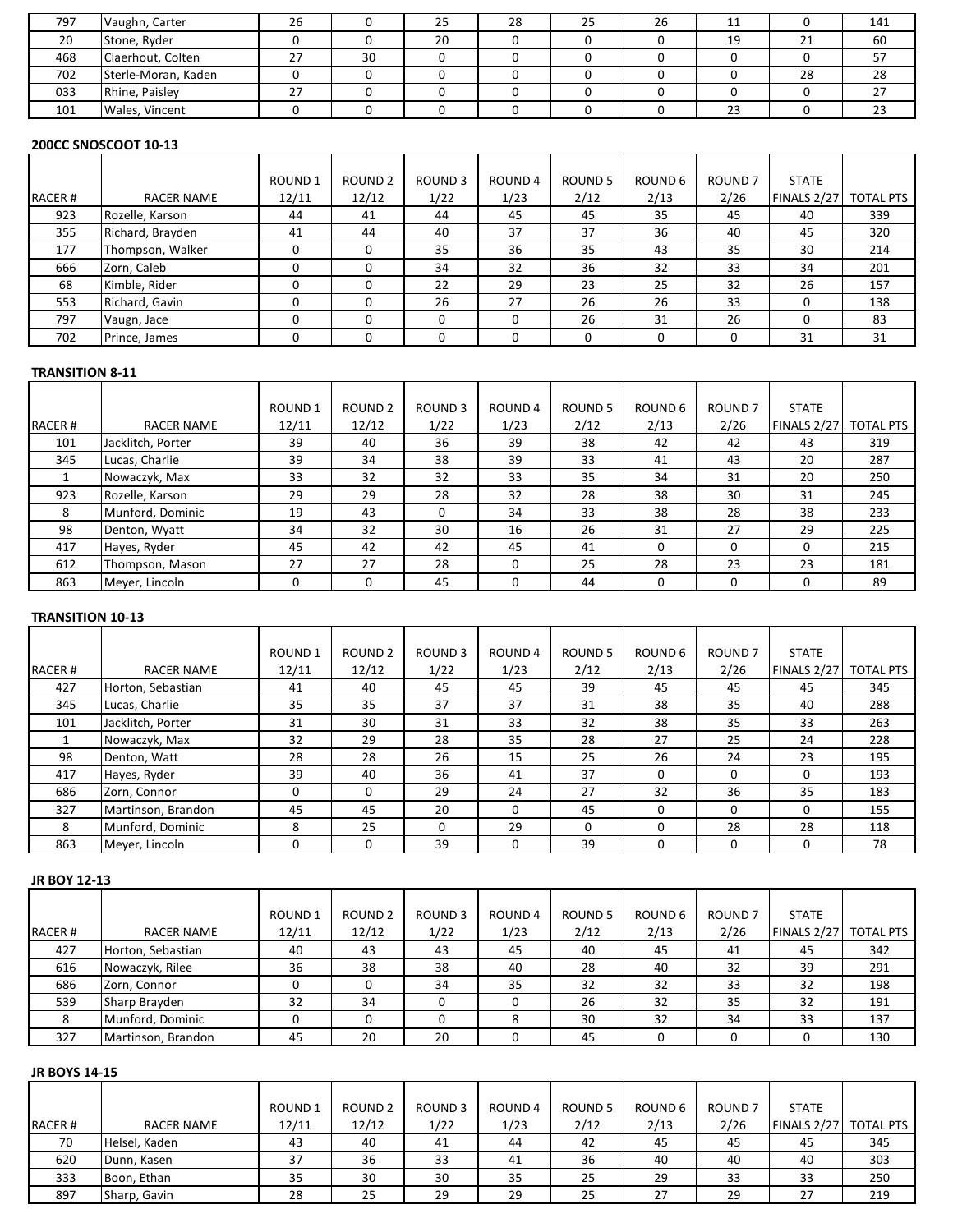| 68  | Allen, Austin      | 30 | 30 | 28 | $\sim$<br>ر ر | رے | 29 |    | <b>- -</b><br>23 | 198           |
|-----|--------------------|----|----|----|---------------|----|----|----|------------------|---------------|
| 427 | Horton, Sebastian  |    |    |    |               |    | 36 | 28 | 33               | 97            |
| 450 | Goike, Kenny       | 42 | 45 |    |               |    |    |    |                  | $\circ$<br>87 |
| 753 | Meyer, Shade       |    |    | 39 |               | 33 |    |    |                  |               |
| 327 | Martinson, Brandon |    |    | 10 |               | 42 |    |    |                  | ےر            |

## **JR GIRLS 14-17**

|        |                   | <b>ROUND1</b> | ROUND <sub>2</sub> | <b>ROUND3</b> | ROUND 4 | ROUND 5 | ROUND 6 | ROUND <sub>7</sub> | <b>STATE</b>          |     |
|--------|-------------------|---------------|--------------------|---------------|---------|---------|---------|--------------------|-----------------------|-----|
| RACER# | <b>RACER NAME</b> | 12/11         | 12/12              | 1/22          | 1/23    | 2/12    | 2/13    | 2/26               | FINALS 2/27 TOTAL PTS |     |
| 616    | Nowaczyk, Rilee   | 41            | 41                 | 44            | 45      | 35      | 45      | 45                 | 45                    | 341 |
| 15     | Hammar, Ava       | 37            | 37                 | 39            | 40      | 41      | 40      | 40                 |                       | 274 |
| 108    | Filippis, Audrey  |               |                    | 35            | 36      | 37      |         |                    | 40                    | 148 |
| 711    | Conaway, Samantha | 35            | 43                 | 10            |         |         |         |                    |                       | 88  |
| 822    | Trudell, Alli     | 26            |                    |               |         |         |         |                    |                       | 26  |

#### **JR BOYS 14-17**

|        |                    | <b>ROUND1</b> | ROUND <sub>2</sub> | ROUND <sub>3</sub> | ROUND <sub>4</sub> | ROUND <sub>5</sub> | ROUND 6      | <b>ROUND7</b> | <b>STATE</b> |                  |
|--------|--------------------|---------------|--------------------|--------------------|--------------------|--------------------|--------------|---------------|--------------|------------------|
| RACER# | RACER NAME         | 12/11         | 12/12              | 1/22               | 1/23               | 2/12               | 2/13         | 2/26          | FINALS 2/27  | <b>TOTAL PTS</b> |
| 70     | Helsel, Kaden      | 45            | 45                 | 45                 | 45                 | 39                 | 44           | 45            | 45           | 353              |
| 620    | Dunn, Kasen        | 38            | 40                 | 38                 | 39                 | 38                 | 41           | 40            | 36           | 310              |
| 333    | Boon, Ethan        | 38            | 36                 | 38                 | 37                 | 32                 | 36           | 36            | 35           | 288              |
| 897    | Sharp, Gavin       | 28            | 28                 | 28                 | 28                 | 25                 | 29           | 32            | 26           | 224              |
| 68     | Allen, Austin      | 32            | 32                 | 32                 | 32                 | 28                 | 31           |               | 29           | 216              |
| 327    | Martinson, Brandon | ŋ             | 0                  |                    |                    | 44                 | <sup>0</sup> |               | <sup>0</sup> | 44               |
| 427    | Horton, Sebastion  | 0             |                    |                    |                    |                    |              |               | 35           | 35               |

#### **BEGINNER CLASS**

|        |                   | ROUND <sub>1</sub> | ROUND <sub>2</sub> | ROUND <sub>3</sub> | ROUND 4  | ROUND <sub>5</sub> | ROUND 6  | ROUND <sub>7</sub> | <b>STATE</b> |                  |
|--------|-------------------|--------------------|--------------------|--------------------|----------|--------------------|----------|--------------------|--------------|------------------|
| RACER# | <b>RACER NAME</b> | 12/11              | 12/12              | 1/22               | 1/23     | 2/12               | 2/13     | 2/26               | FINALS 2/27  | <b>TOTAL PTS</b> |
| 797    | Rousseau, Hunter  | 39                 | 45                 | 42                 | 45       | 45                 | 44       | 0                  | $\Omega$     | 260              |
| 625    | Clelland, Randy   | 37                 | 18                 | 43                 | 9        | 40                 | 0        | 44                 | 45           | 236              |
| 702    | Sterle, Brandon   | 0                  | 0                  | 33                 | 39       | 26                 | 19       | 28                 | 36           | 181              |
| 369    | Cody, Lucas       | $\mathbf 0$        | $\Omega$           | $\Omega$           | $\Omega$ | 0                  | $\Omega$ | 31                 | 40           | 71               |
| 737    | Alfred, Jayden    | 45                 | 0                  | 0                  | 0        | 0                  | 0        | 0                  | 0            | 45               |
|        | English, Parker   | 0                  | 0                  | $\Omega$           |          | 0                  | 0        | 41                 | $\Omega$     | 41               |
| 419    | Irey, Jordan      | 0                  | $\Omega$           | $\Omega$           | $\Omega$ | 0                  | $\Omega$ | 36                 | $\Omega$     | 36               |
| 737    | Aragona, Brandon  | 0                  | 0                  | 0                  | 0        | 35                 | 0        | 0                  | 0            | 35               |
| 782    | Carter, Danny     | 0                  | 0                  | 35                 | $\Omega$ | 0                  | 0        | 0                  | 0            | 35               |
| 333    | Dubie, Brendan    | $\mathbf 0$        | 30                 | $\Omega$           | $\Omega$ | <sup>0</sup>       | $\Omega$ | $\Omega$           | $\Omega$     | 30               |
| 500    | Goike, Cole       | 0                  | 0                  | 0                  | 0        | 0                  | 0        | 26                 | 0            | 26               |
| 220    | Hauser, Seth      | 14                 | 0                  | 0                  |          | 0                  | 0        | 0                  | $\Omega$     | 14               |
| 107    | Adkins, Ashlev    | $\Omega$           | $\Omega$           | 0                  | 0        | 0                  | $\Omega$ | 0                  | 14           | 14               |

#### **SPORT LITE**

|               |                    | <b>ROUND1</b> | <b>ROUND 2</b> | ROUND <sub>3</sub> | ROUND <sub>4</sub> | ROUND 5  | ROUND 6 | <b>ROUND 7</b> | <b>STATE</b> |                  |
|---------------|--------------------|---------------|----------------|--------------------|--------------------|----------|---------|----------------|--------------|------------------|
| <b>RACER#</b> | <b>RACER NAME</b>  | 12/11         | 12/12          | 1/22               | 1/23               | 2/12     | 2/13    | 2/26           | FINALS 2/27  | <b>TOTAL PTS</b> |
| 446           | Adams, Andrew      | 45            | 39             | 36                 | 38                 | 38       | 36      | 40             | 41           | 313              |
| 333           | Boon, Ethan        | 0             | 42             | 38                 | 44                 | 44       | 45      | 45             | 38           | 296              |
| 726           | Atkinson, Jeremy   | 40            | 28             | 27                 | 34                 | 34       | 33      | 33             | 28           | 257              |
| 198           | Watson, Chad       | 16            | ∩              | 26                 | 30                 | 30       | 29      | 30             | 24           | 185              |
| 882           | Ingraham, Kobe     | 0             | 37             | 34                 | 35                 | $\Omega$ | 0       | $\Omega$       | 0            | 106              |
| 68            | Allen, Austin      | 0             | 0              | $\Omega$           | 0                  |          | 38      | 27             | 36           | 101              |
| 199           | Vanderzanden, Tate | 0             | 0              | 45                 |                    |          | 0       | O              | 0            | 45               |
| 154           | Fogg, Collin       | 0             | $\Omega$       | $\Omega$           | 0                  |          | 0       |                | 38           | 38               |
| 737           | Alfread, Jayden    | 0             | 35             | $\Omega$           | 0                  | O        | 0       | <sup>n</sup>   | 0            | 35               |
| 419           | Hayes, Larry       | 0             | 0              | 0                  |                    | 19       | 0       |                | 0            | 19               |
| 107           | Adkins, Ashley     | 0             | $\Omega$       | 0                  |                    |          | 0       |                | 9            | 9                |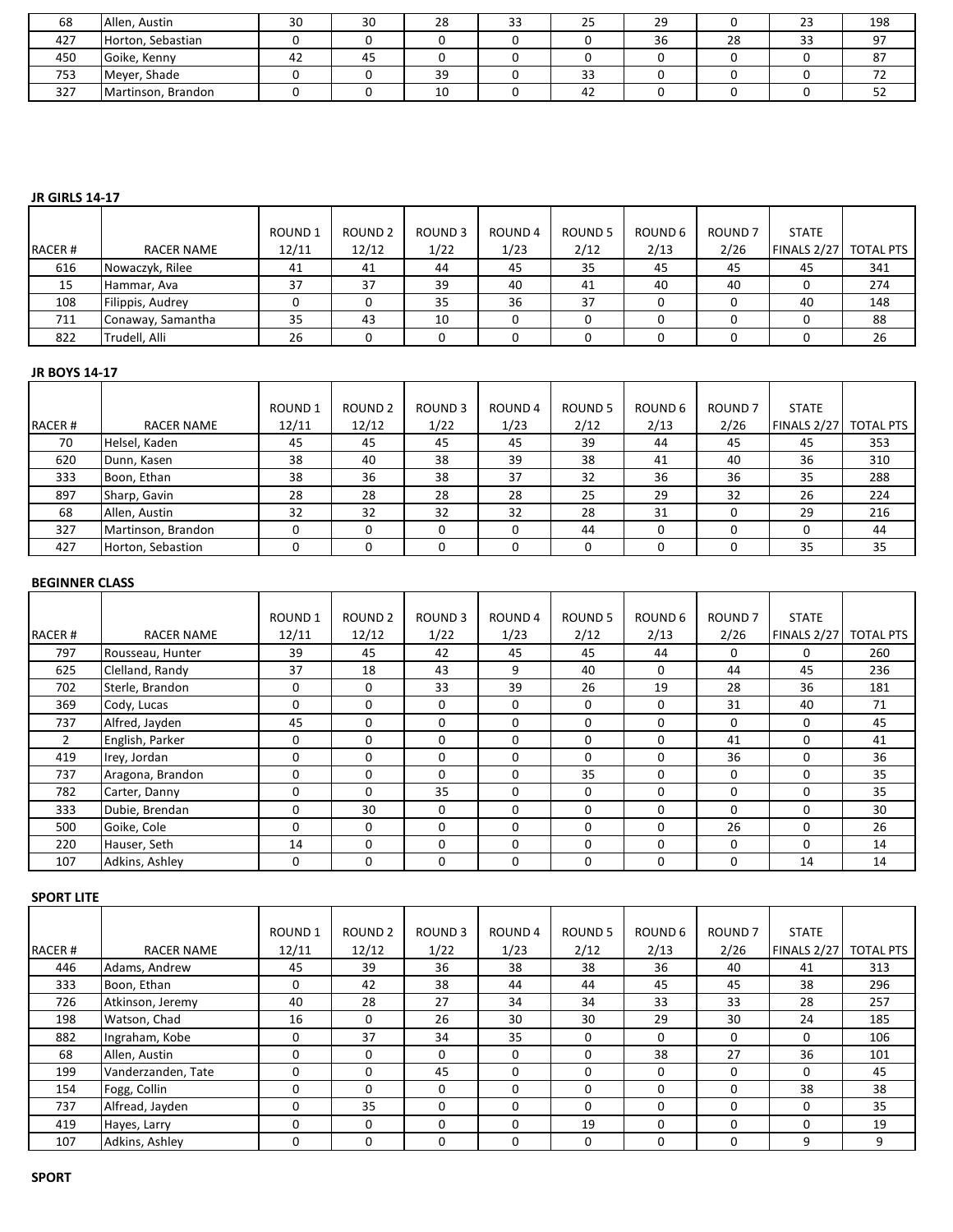|               |                      | ROUND <sub>1</sub> | ROUND <sub>2</sub> | ROUND <sub>3</sub> | ROUND 4      | ROUND <sub>5</sub> | ROUND 6      | ROUND <sub>7</sub> | <b>STATE</b> |                  |
|---------------|----------------------|--------------------|--------------------|--------------------|--------------|--------------------|--------------|--------------------|--------------|------------------|
| <b>RACER#</b> | <b>RACER NAME</b>    | 12/11              | 12/12              | 1/22               | 1/23         | 2/12               | 2/13         | 2/26               | FINALS 2/27  | <b>TOTAL PTS</b> |
| 450           | Goike, Kenny         | 40                 | 41                 | 45                 | 42           | $\Omega$           | 0            | 42                 | 0            | 210              |
| 104           | Filippis IV, Anthony | 0                  | $\Omega$           | 40                 | 43           | 37                 |              | 43                 | 45           | 208              |
| 154           | Conger, Brock        | 37                 | 39                 | $\Omega$           | 0            | 45                 | <sup>0</sup> | $\Omega$           | $\Omega$     | 121              |
| 672           | Bosker, Noah         | 41                 | 41                 |                    | 0            | 39                 | 0            | 0                  | $\Omega$     | 121              |
| 199           | Vanderzanden, Tate   | 0                  | $\Omega$           |                    | 35           | $\Omega$           | 45           | 36                 | 0            | 116              |
| 950           | McQuestion, Ryan     | $\Omega$           | $\Omega$           | 36                 | 33           | $\Omega$           | <sup>n</sup> | 0                  | $\Omega$     | 69               |
| 446           | Adams, Andrew        | $\Omega$           | 0                  | $\Omega$           | <sup>0</sup> | $\Omega$           | 40           | 0                  | $\Omega$     | 40               |
| 107           | Dejonge, Loren       | 0                  | $\Omega$           |                    | 0            | 32                 | 0            | 0                  | 0            | 32               |
| 882           | Ingraham, Kobe       | 31                 | $\Omega$           |                    | <sup>0</sup> | $\Omega$           | 0            | 0                  | $\Omega$     | 31               |
| 718           | Kosc, Matt           | 10                 | $\Omega$           |                    |              | $\Omega$           |              | 0                  | 0            | 10               |
| 3             | Shipp, Kalden        | 0                  | 0                  |                    | 0            | $\Omega$           | 0            | 0                  | 0            |                  |

# **TRAIL**

|        |                       | ROUND <sub>1</sub> | <b>ROUND 2</b> | <b>ROUND3</b> | ROUND <sub>4</sub> | ROUND 5  | ROUND 6  | ROUND <sub>7</sub> | <b>STATE</b> |                  |
|--------|-----------------------|--------------------|----------------|---------------|--------------------|----------|----------|--------------------|--------------|------------------|
| RACER# | <b>RACER NAME</b>     | 12/11              | 12/12          | 1/22          | 1/23               | 2/12     | 2/13     | 2/26               | FINALS 2/27  | <b>TOTAL PTS</b> |
| 111    | Johnson, Aaron        | 42                 | 39             | 40            | 40                 | O        | 0        | 40                 | 39           | 240              |
| 686    | Zorn, Connor          | 0                  | 0              | $\Omega$      |                    | 45       | 40       | 36                 | 45           | 166              |
| 68     | Allen, Austin         | 0                  | 10             | 45            | 40                 | O        | 45       | $\Omega$           | 0            | 140              |
| 696    | Vanalst, Hunter       | 36                 | 35             | 36            | 15                 |          | 0        | <sup>n</sup>       | $\Omega$     | 122              |
| 333    | Dubie, Brendan        | 43                 | 44             | $\Omega$      |                    |          | 0        | <sup>0</sup>       | $\Omega$     | 87               |
| 620    | Dunn, Kasen           | 0                  | 0              | $\Omega$      | O                  | O        | 0        | 32                 | 32           | 64               |
|        | English, Parker       | 0                  | 0              | $\Omega$      |                    | O        | 0        | 45                 | 0            | 45               |
| 730    | Freeman, Christopher  | 0                  | 0              | $\Omega$      |                    | 40       | $\Omega$ | $\Omega$           | $\Omega$     | 40               |
| 149    | Smith, Charlie        | 0                  | 0              | $\Omega$      | 40                 | $\Omega$ | 0        | $\Omega$           | 0            | 40               |
| 923    | Rozelle, Karson       | 0                  | $\Omega$       | $\Omega$      |                    |          | 0        | $\Omega$           | 37           | 37               |
| 500    | Goike, Cole           | 0                  | $\Omega$       | 0             |                    |          | 0        | 28                 | $\Omega$     | 28               |
| 420    | Honeycutt, Au Brianna | 0                  | 0              | $\Omega$      | 0                  | O        | 0        | $\Omega$           | 28           | 28               |

# **JR TRAIL**

|               |                   | ROUND 1 | ROUND <sub>2</sub> | ROUND <sub>3</sub> | ROUND 4 | ROUND 5 | ROUND 6 | <b>ROUND 7</b> | <b>STATE</b> |                  |
|---------------|-------------------|---------|--------------------|--------------------|---------|---------|---------|----------------|--------------|------------------|
| <b>RACER#</b> | <b>RACER NAME</b> | 12/11   | 12/12              | 1/22               | 1/23    | 2/12    | 2/13    | 2/26           | FINALS 2/27  | <b>TOTAL PTS</b> |
| 686           | Zorn, Connor      |         |                    | 44                 | 41      | 45      | 43      | 45             | 44           | 262              |
| 68            | Allen, Austin     | 45      | 10                 | 41                 | 44      |         | 42      | 28             |              | 210              |
| 207           | Prince, James     | 40      | 44                 | 36                 | 36      |         |         |                |              | 156              |
| 989           | Thurston, Braden  |         |                    |                    |         |         |         | 40             | 41           | 81               |
| 923           | Rozelle, Karson   |         |                    |                    |         |         |         |                | 36           | 36               |

**30+**

| דשכ     |                    |                        |                             |                       |                 |                 |                 |                            |                                       |     |
|---------|--------------------|------------------------|-----------------------------|-----------------------|-----------------|-----------------|-----------------|----------------------------|---------------------------------------|-----|
| RACER#  | RACER NAME         | <b>ROUND1</b><br>12/11 | ROUND <sub>2</sub><br>12/12 | <b>ROUND3</b><br>1/22 | ROUND 4<br>1/23 | ROUND 5<br>2/12 | ROUND 6<br>2/13 | ROUND <sub>7</sub><br>2/26 | <b>STATE</b><br>FINALS 2/27 TOTAL PTS |     |
| 718     | Kosc, Matt         | 40                     | 42                          | 40                    | 40              | 41              | 0               | 40                         | 45                                    | 288 |
| 22      | McKee, Jeremy      | 33                     | O                           | 28                    | 32              | 22              | 0               | 34                         | 39                                    | 188 |
| 702/428 | Slivinski, Steven  |                        |                             | 45                    | 45              | 44              |                 | 45                         | 0                                     | 179 |
| 419     | Hayes, Larry       | 35                     | 36                          |                       | 36              | 35              | 0               |                            | 0                                     | 142 |
| 103     | Filippis III, Tony |                        |                             |                       |                 | 33              |                 | 34                         | 37                                    | 104 |
| 338     | Rhine, Jayce       | 45                     | 42                          |                       |                 |                 |                 |                            | 0                                     | 87  |
| 702     | Sterle, Brandon    | 6                      | 0                           |                       |                 |                 | 0               |                            | 0                                     | 6   |

**40+**

|               |                    | <b>ROUND1</b> | ROUND <sub>2</sub> | <b>ROUND3</b> | ROUND 4 | ROUND 5 | ROUND 6 | <b>ROUND 7</b> | <b>STATE</b>       |                  |
|---------------|--------------------|---------------|--------------------|---------------|---------|---------|---------|----------------|--------------------|------------------|
| <b>RACER#</b> | RACER NAME         | 12/11         | 12/12              | 1/22          | 1/23    | 2/12    | 2/13    | 2/26           | <b>FINALS 2/27</b> | <b>TOTAL PTS</b> |
| 718           | Kosc, Matt         |               |                    | 39            | 45      | 45      |         | 45             | 45                 | 219              |
| 103           | Filippis III, Tony |               |                    | 42            | 40      | 32      |         | 36             | 40                 | 190              |
| 301           | Leszczynski, Tim   |               |                    | 14            |         | 40      |         | 40             |                    | 94               |
| 357           | Meyer, Brad        |               |                    | 40            |         | 36      |         |                |                    | 76               |

#### **PRO LITE**

|               |                    | ROUND 1 | ROUND <sub>2</sub> | <b>ROUND3</b> | ROUND 4 | ROUND <sub>5</sub> | ROUND 6 | ROUND <sub>7</sub> | <b>STATE</b>          |    |
|---------------|--------------------|---------|--------------------|---------------|---------|--------------------|---------|--------------------|-----------------------|----|
| <b>RACER#</b> | <b>RACER NAME</b>  | 12/11   | 12/12              | 1/22          | 1/23    | 2/12               | 2/13    | 2/26               | FINALS 2/27 TOTAL PTS |    |
| 901           | Archambault, Tyler | 45      | 45                 |               |         |                    |         |                    |                       | 90 |